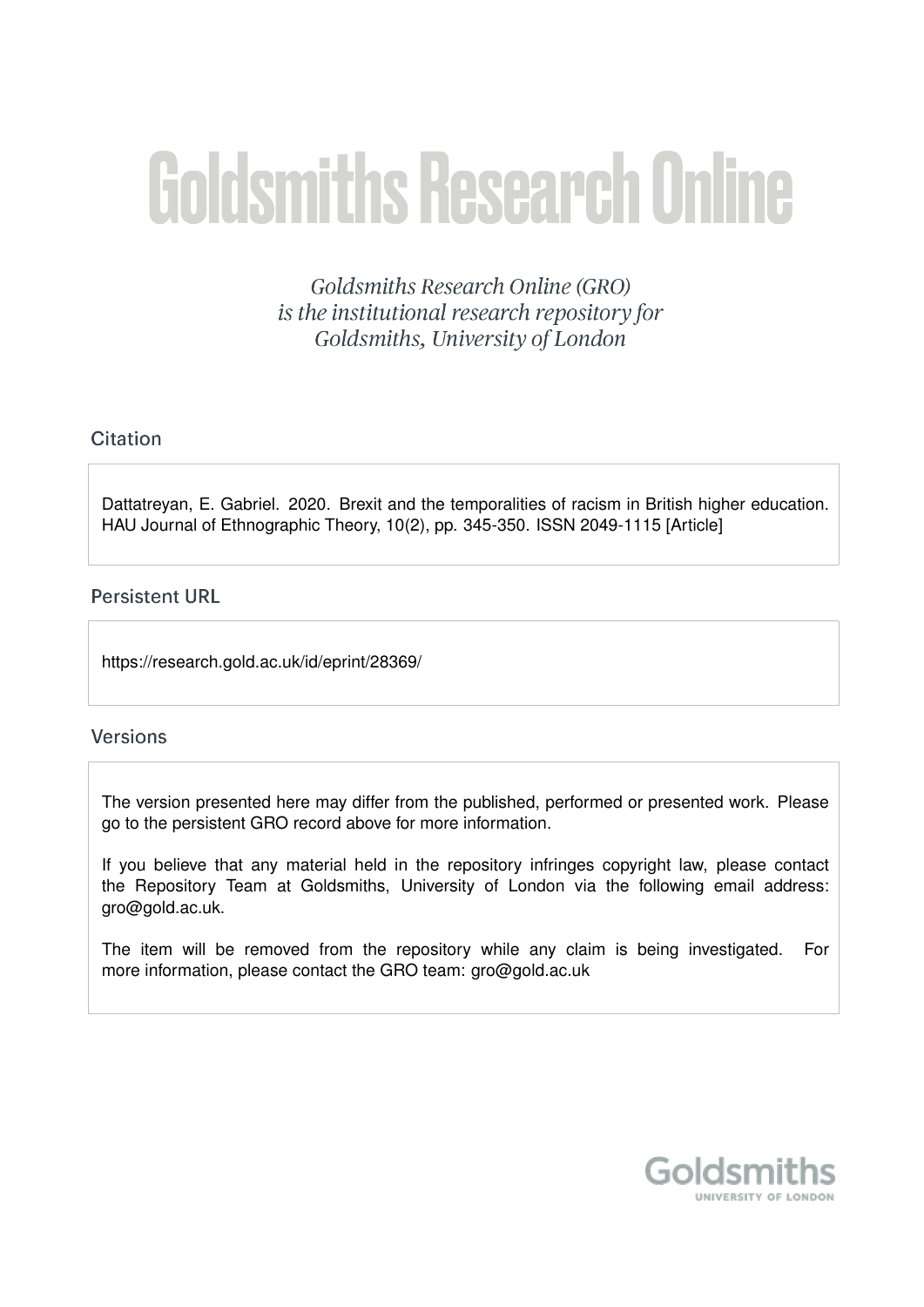#### **CURRENTS**

#### **Brexit and the temporalities of racism in British higher education**

Ethiraj Gabriel DATTATREYAN, *Goldsmiths, University of London*

## **Abstract**

Brexit has brought into visibility various strands of racist thinking and practice that have, for many years, simmered under the surface in British life. Discourse about Brexit reveals an enduring nativist and imperialist sentiment that calls into question British liberalism and its purported multiculturalism. Much writing regarding Brexit has focused on issues of class and urban and rural divides related to the disenfranchised white working class. This piece focuses not only on how race/racism (re)emerges as an important category of experience, but also how it mobilizes young people who have been subject to various forms of violent and everyday racialized exclusion in the UK to voice their discontent and demands publicly and, in some cases, collectively within the context of British higher educational institutions. I focus, in particular, on the temporalities these young people invoke to understand and fight against racism in the Brexit era, and the sort of generational divides they make visible.

## **Keywords:**

Brexit; racism;, higher education; temporalities

I arrived in London in August of 2016 from the United States, just a few months after the historic referendum that set the stage for the United Kingdom to begin the slow, arduous and uncertain process of leaving the European Union. My impetus to move was to begin a permanent academic job at Goldsmiths, University of London in the Department of Anthropology. I had applied to this post on a whim in April, on the insistence of a good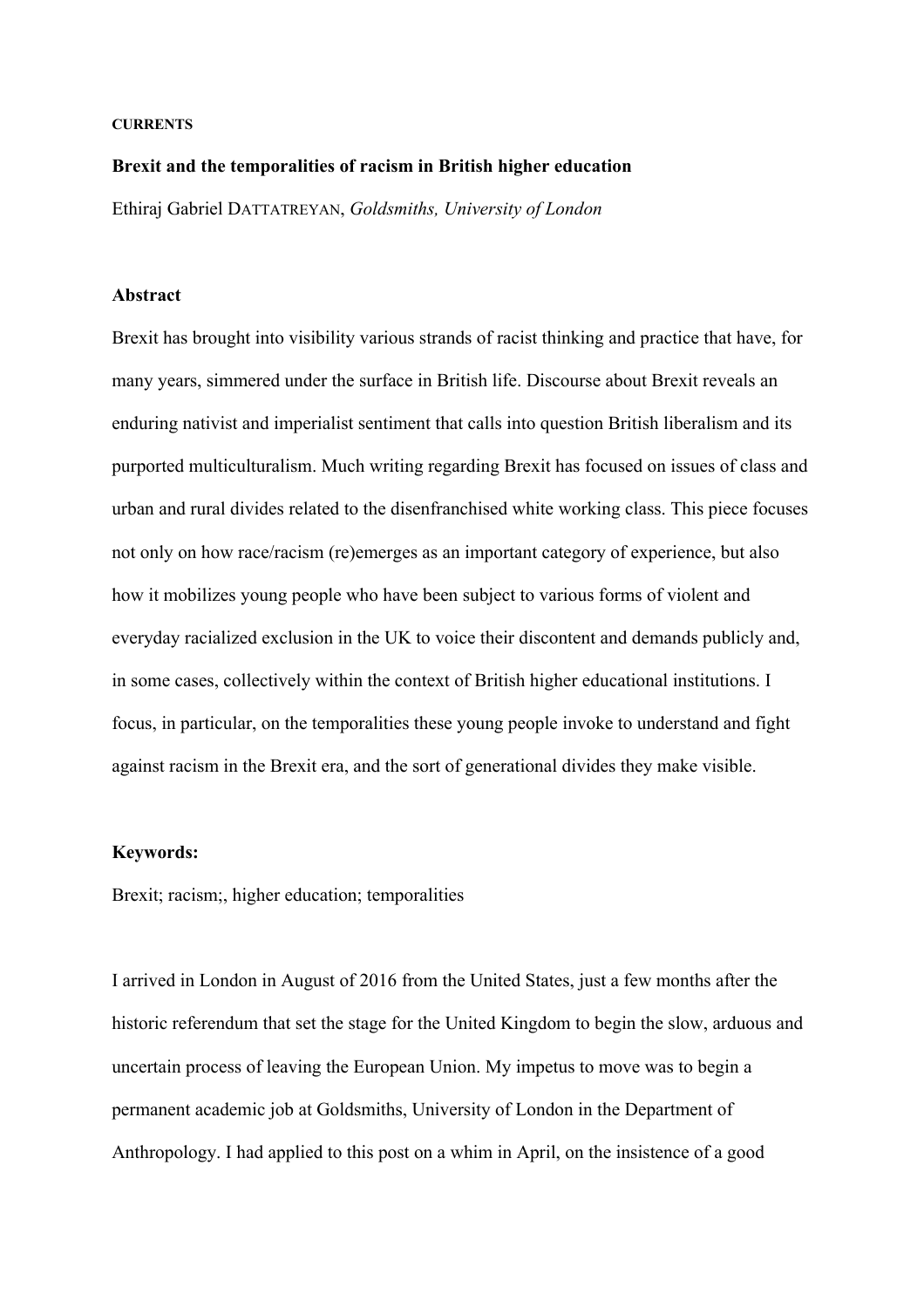friend in Johannesburg who thought the department and the position suited me. I had no plans, prior to applying for or getting the job, to live in the UK but found myself accepting the position when it was offered. A short time after I accepted the offer, but a few months prior to my move to London, the Brexit referendum took place, deciding by the slightest of margins that the UK should leave the EU.

These last four years of teaching in a British higher education institution and making a life in London, all under the shadow of Brexit, has taught me a great deal. I have spent the time, as any good anthropologist would, comparing and contrasting institutional and academic practices between the US and the UK in a period where both academies face increasing pressure to conform to market logics. I have also learned a lot about how differently anthropology is constituted in the UK than it is in the US, each with its particular histories and specific formulations of a disciplinary canon. Throughout, I have also made observations about life in the former imperial center of London, observations made from my vantage point as a once-removed postcolonial subject from India. I could, no doubt, write quite a bit on each of these lines of thought as they pertain to Brexit and its economic, political, cultural, and historical currents as they reshape borders, reimagine pasts, and assert potential futures. It would likely, however, take a book-length exposition to do so.

For this short essay, then, I will focus on what I think Brexit has revealed regarding the persistent, stubborn relationships between race, empire, and nation. The argument I make is relatively straightforward. Brexit has brought into visibility various strands of racist thinking and practice that have, for many years, simmered under the surface in British life. Brexit has created these conditions precisely because its discourse, which has postulated Britain's separation from Europe as its inevitable conclusion, has also made visible an enduring nativist and imperialist sentiment that calls into question British liberalism and its purported multiculturalism. Much of what has been written regarding Brexit and the

2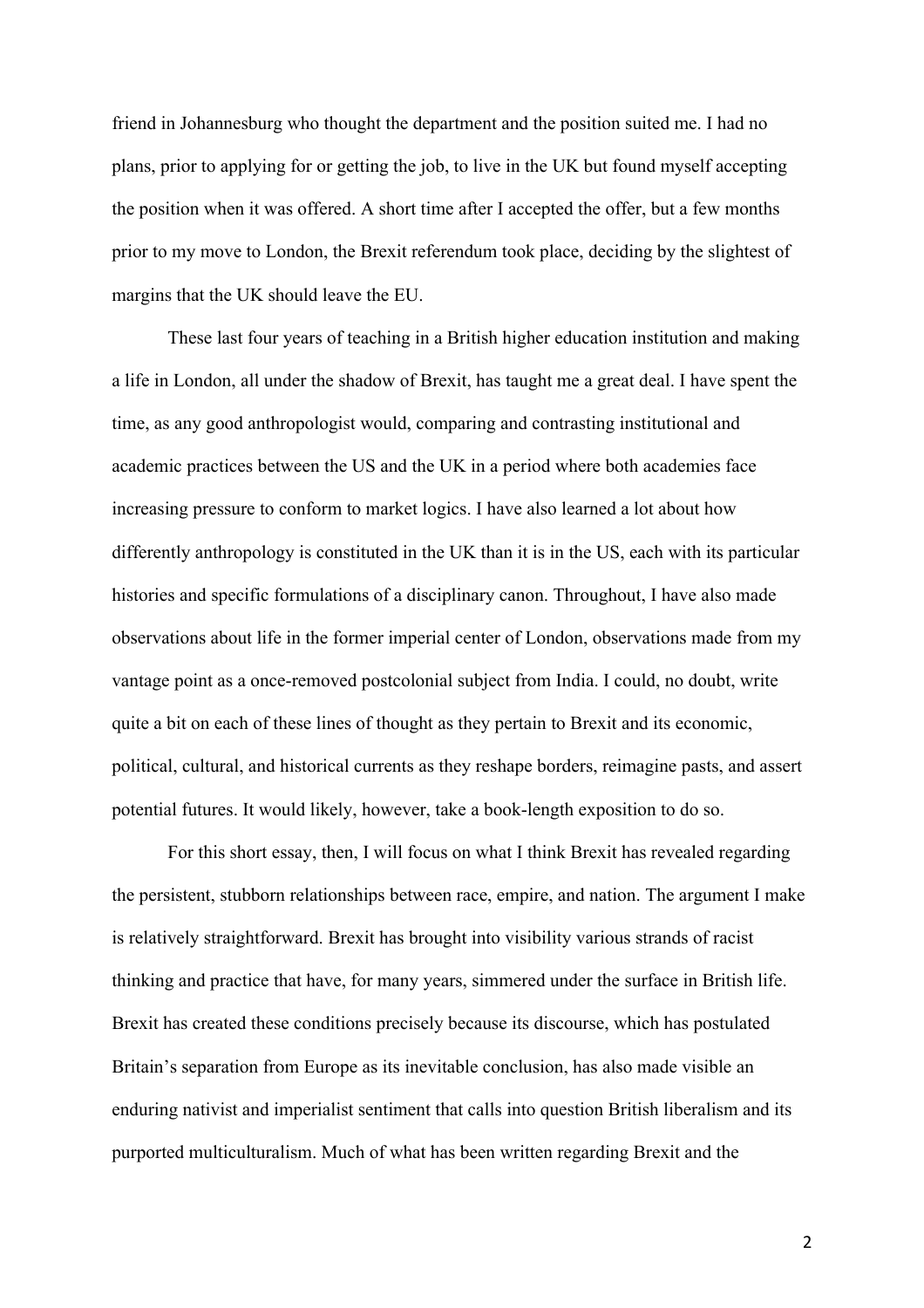awakened impetus to "leave" has focused on issues of class and urban and rural divides related to the disenfranchised white working class. For instance, in a forum on Brexit published in the journal *Social Anthropology* soon after the referendum vote, several of the anthropologist contributors pointed immediately to class divides as the explanatory force for the vote to leave (Green et al. 2016). Less attention has been paid to how persistent racisms and their complex intersections with class, gender, and ethnicity have shaped Brexit and its affects. I suggest that the UK's desire to break from Europe is steeped in nostalgic British exceptionalism and a desire to return to a glorious past and that this desire brings to the surface submerged racisms that endure as a kind of coloniality in the present for not only those deemed "migrants" but for longstanding British black and ethnic minority populations. These racisms amplify class divides and show the limits of British liberalism.

What I find interesting and important is how Brexit has mobilized young people who have been subject to various forms of violent and everyday racialized exclusion in the UK to voice their discontent publicly and, in some cases, collectively. My time in a British university has put me in conversation with a diverse group of students who, since I arrived in 2016, have been vocally and assertively pointing to enduring forms of coloniality in the institutions they traverse and linking these forms of discrimination to broader historical shifts. "BAME" (Black, Asian, and Minority Ethnic) students' articulation of a race problem, specifically within the context British higher education, and their demands for change over the last few years, offer a diagnostic of Brexit's impact, a way to trace colonial, imperial, and postcolonial histories as they animate the politics of the present.<sup>1</sup> These contours, I suggest,

<sup>1.</sup> BAME—Black, Asian, and Minority Ethnic—is a racial category of the state used to recognize and group non-white Britons. I use the category in this essay as a shorthand descriptor even though I have problems with its assumption of sameness across difference. I also use "white," "black," and "brown" as popularly circulating racial categories of selfdescription. These categories also have the propensity to obfuscate as much as they make visible structures of difference and inequality nationally and transnationally.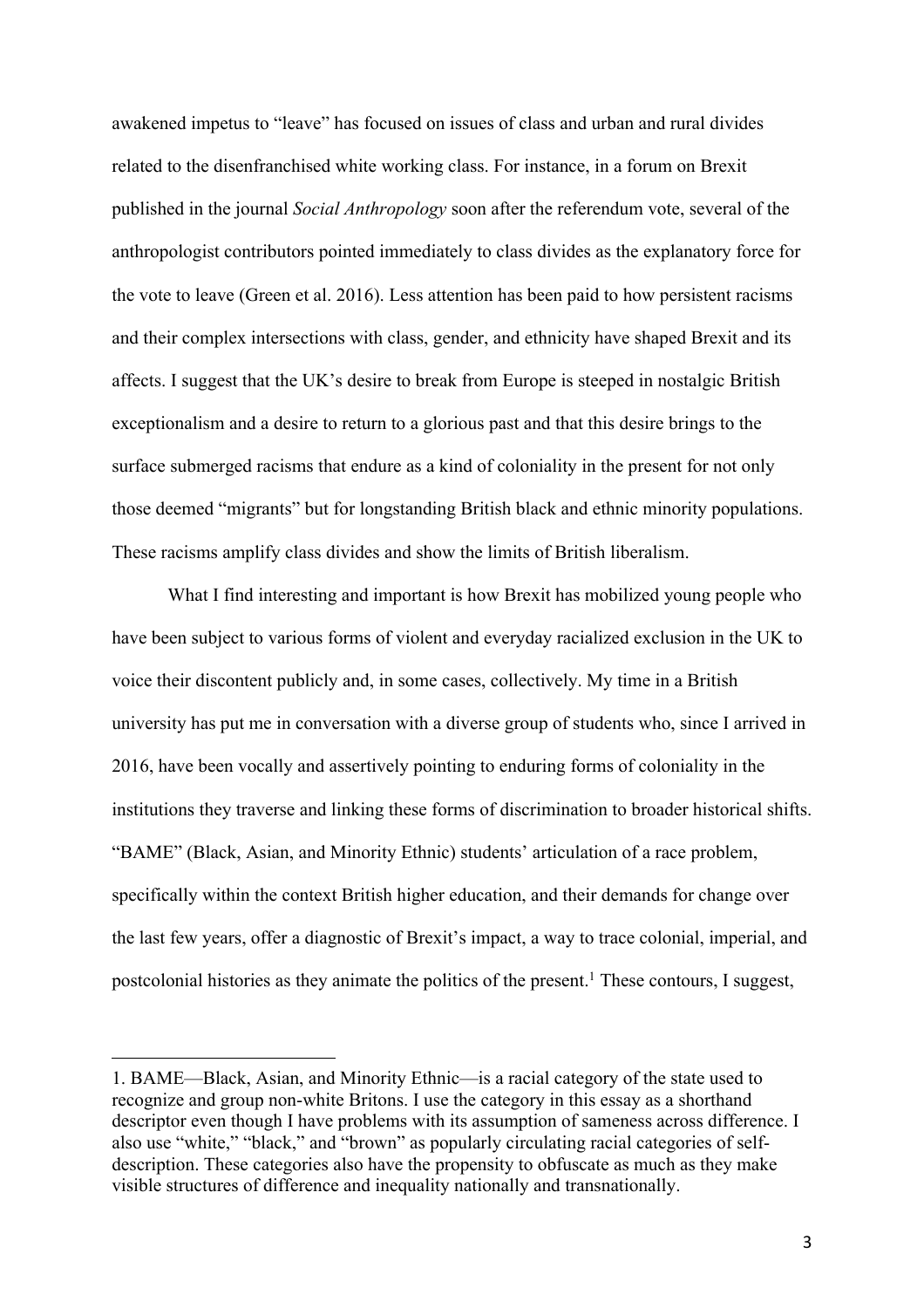show us the multiple twentieth and twenty-first century temporalities at play when racism is named by young people who have a deep sense of their diasporic positionality and the postcolonial geographies that produce them in relationship to a faded empire and its aspirations for a return to glory.

What do I mean by temporality? Without going into too long an exposition, I am using temporality to mark the ways in which renderings of the past are used to make sense of the present and build futures. As Ann Stoler (2013) remarks and I paraphrase, the past is the ruins by which we cast our visions for the future. Temporality, then, is a way to mark what scales and specificities of history people take up to build their understandings of the present and their visions for the future. The students I met at Goldsmiths and in other London universities mobilized imperial and postcolonial space-times to make sense of life during Brexit and inside the university and to imagine different futures. They did so in ways that their white peers and lecturers did not.

Equally important are the ways in which Brexit has exposed a generational divide, in particular around issues of race. In the university, a diverse body of students, with welldeveloped social media literacies that allow them to link their experiences to others across the globe, are responding quite differently to Brexit than the anti-racist veteran academics in the British academy. The students' take, I found, is one that is instinctively more attentive to transnational histories and the relationships between race, class, and gender. Their understanding and articulation of racism, importantly, also pushed back on faculty who imagine the university and, by extension, Britain as post-racial. In what follows I offer a few brief examples of how—in the interregnum between 2016 and 2019—various histories were evoked as a way of making sense of the present and future and the ways in which these histories were generationally and positionally differentiated.

4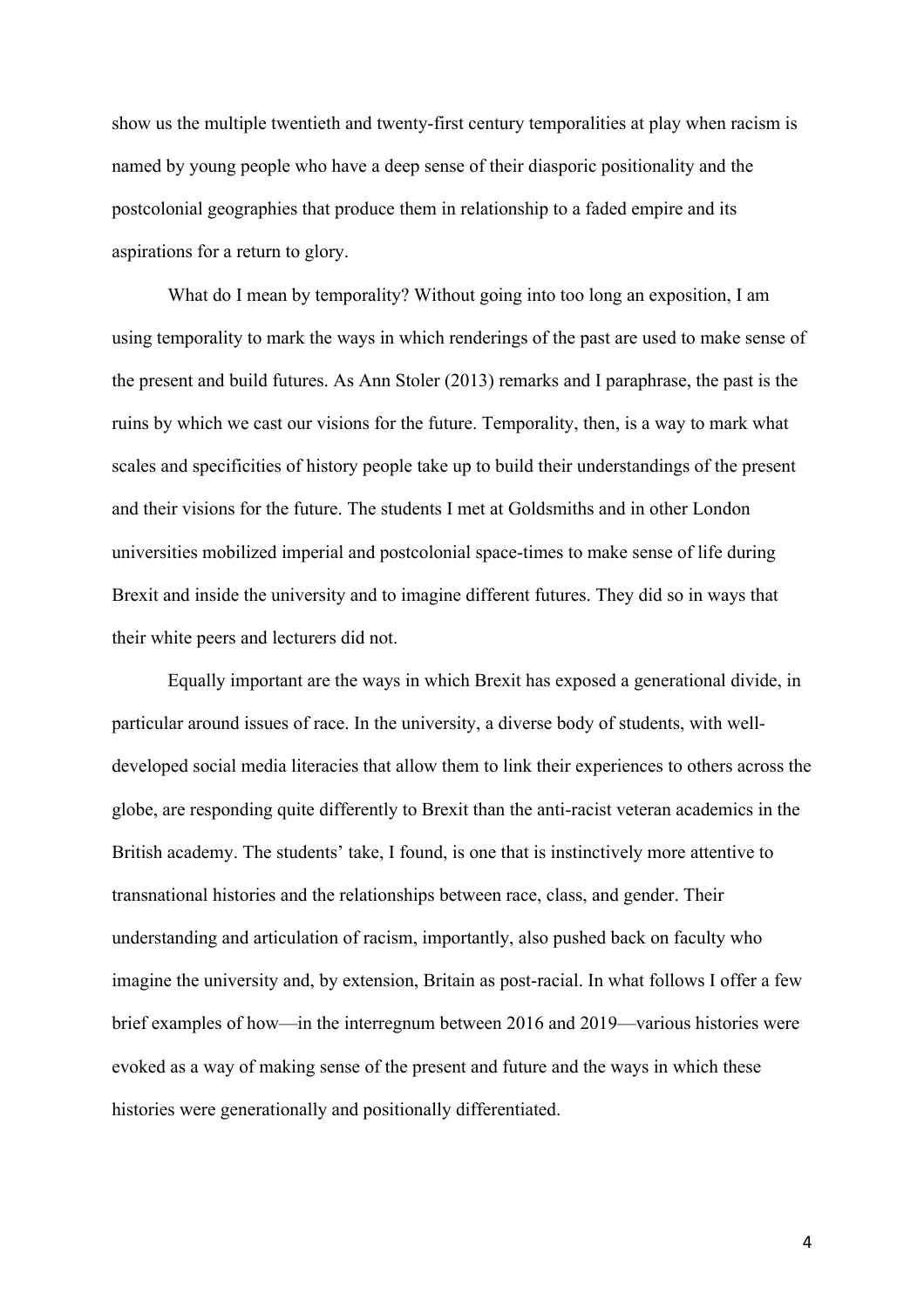When I arrived in August 2016, the news was filled with small stories of racialized aggression and harassment across the country. These stories were fortified by first-hand accounts my British-Asian and black friends told me during my first few months in the country, about the kinds of explicit racial taunts and harassment they faced in a post-Brexit referendum climate. Brexit and its discourse on nostalgic imperial pasts and the reclamation of British power and sovereignty had created a platform for thinly veiled (if veiled at all) white supremacist and nativist rhetoric that fuelled verbal and sometimes physical assaults on those not deemed British enough.2 This rhetoric and its materialized affects brought to the surface what had been simmering under the peculiar variety of post-1980s British post-racial liberalism.

Post-racial discourses in the UK, as in the US, suggest that racism is a thing of the past (Holland 2012). They use evidence of individual cases of black and brown success in European liberal democracies and the banishment of the explicit, unabashed racist talk in the public sphere as their evidence to prove race, as a colonial taxonomy of hierarchical difference and a nation-state logic of disenfranchisement, is no longer salient. Incidents of hateful harassment and violence after the referendum, however, laid bare how untrue the latter was. Specters of white nationalist movements of the past—the National Front, white supremacist skinheads, and so on—reappeared in the national imaginary under new banners. Those I met in the university who had a historical memory of the 1970s and 1980s in London and who fought under an anti-racist banner against these nativist forces shared with me their experiences of the past as a way to reckon with what was happening in the present.

<sup>2.</sup> See the UK government report on the increase in hate crimes since the referendum vote. https://assets.publishing.service.gov.uk/government/uploads/system/uploads/attachment\_data /file/748598/hate-crime-1718-hosb2018.pdf#page=8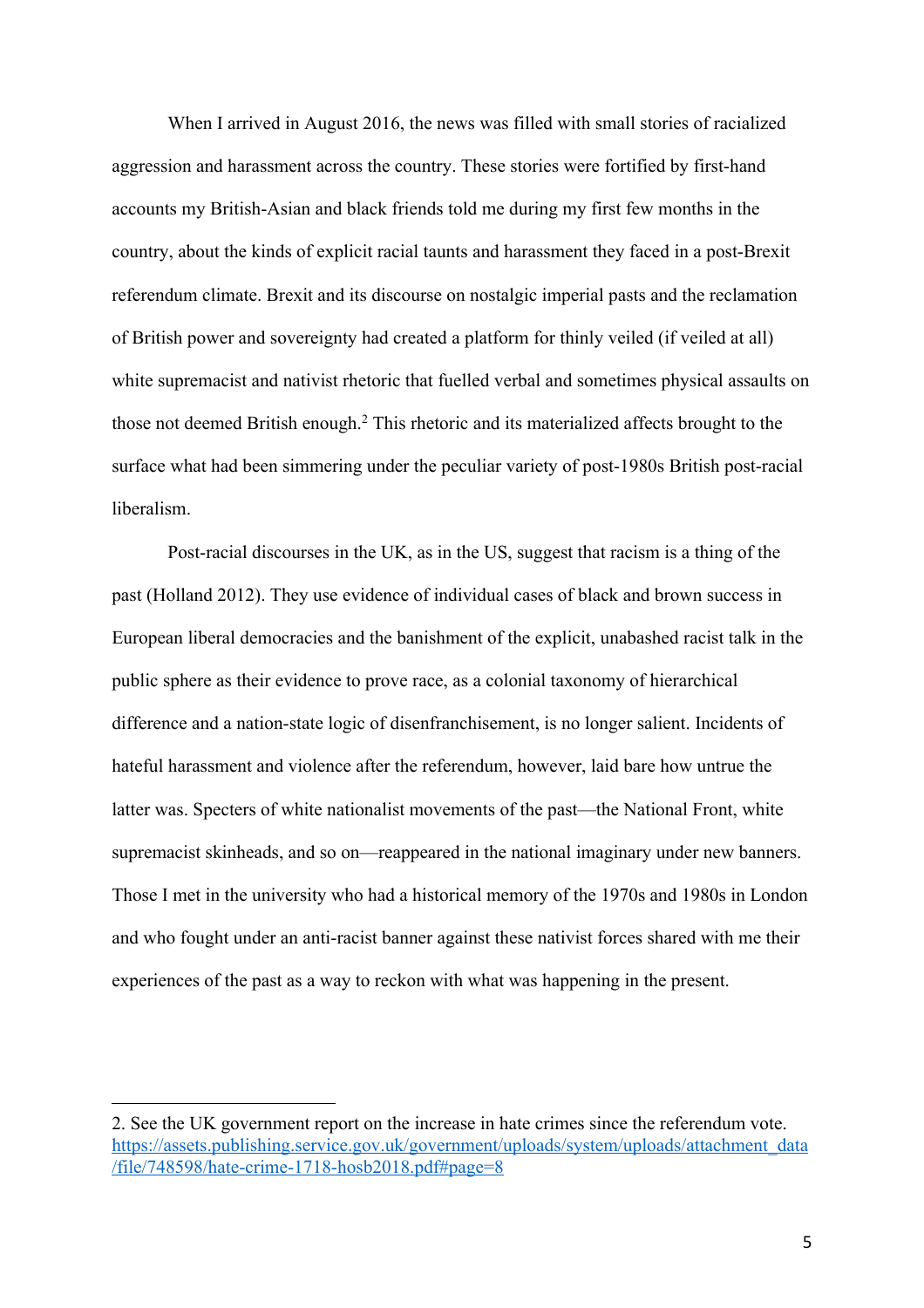In my first year in London, Les Back and Paul Halliday, for instance, took me under their wing and offered me a deep dive into the local histories of south-east London, where Goldsmiths is located. Through them I learned about significant events in local history such as the Battle of Lewisham and the New Cross Fire, events that marked the struggle for racial justice in the city and the fight against right-wing, nationalist forces. A rendering of these historical events, they suggested, contextualized the current crop of violence, especially when seen in relation to the hostile environment policy, a UK state initiative that sought to discourage immigrants from staying in the UK by making life unbearable for them. This policy, unsurprisingly, ended up equally targeting British-born black and ethnic minorities. Virulent racism, it turned out, was alive and well in the UK and was given fuel through Brexit talk.

Even as these veteran scholar-activists—"elders"—who had organized against racism in the not-too-distant past were sharing their stories with me, students from minority backgrounds I was meeting in the university were telling me about the racism they faced inside the institution. Except, for my students it wasn't the specter of the English racist that they wished to make visible. Rather, it was the mundane, everyday experiences they had in the university that they shared with me during office hours and in our time together in the classroom. In recounting these experiences, they painted a very different species of racism, one that was, for all practical purposes, hidden from view except for those who affectively had to experience it. For them, racism didn't have to look like a targeted policy or a group of angry men on a street spouting expletives or throwing punches. Rather, it was something that prevented the realization of inclusion, enfranchisement, and economic uplift through education. The students I met pushed back, as such, on the other tenet of post-racial discourse. This was the notion that enfranchisement and access for all are a given in "multicultural" Britain and that institutional bias had been, for the most part, tackled—most

6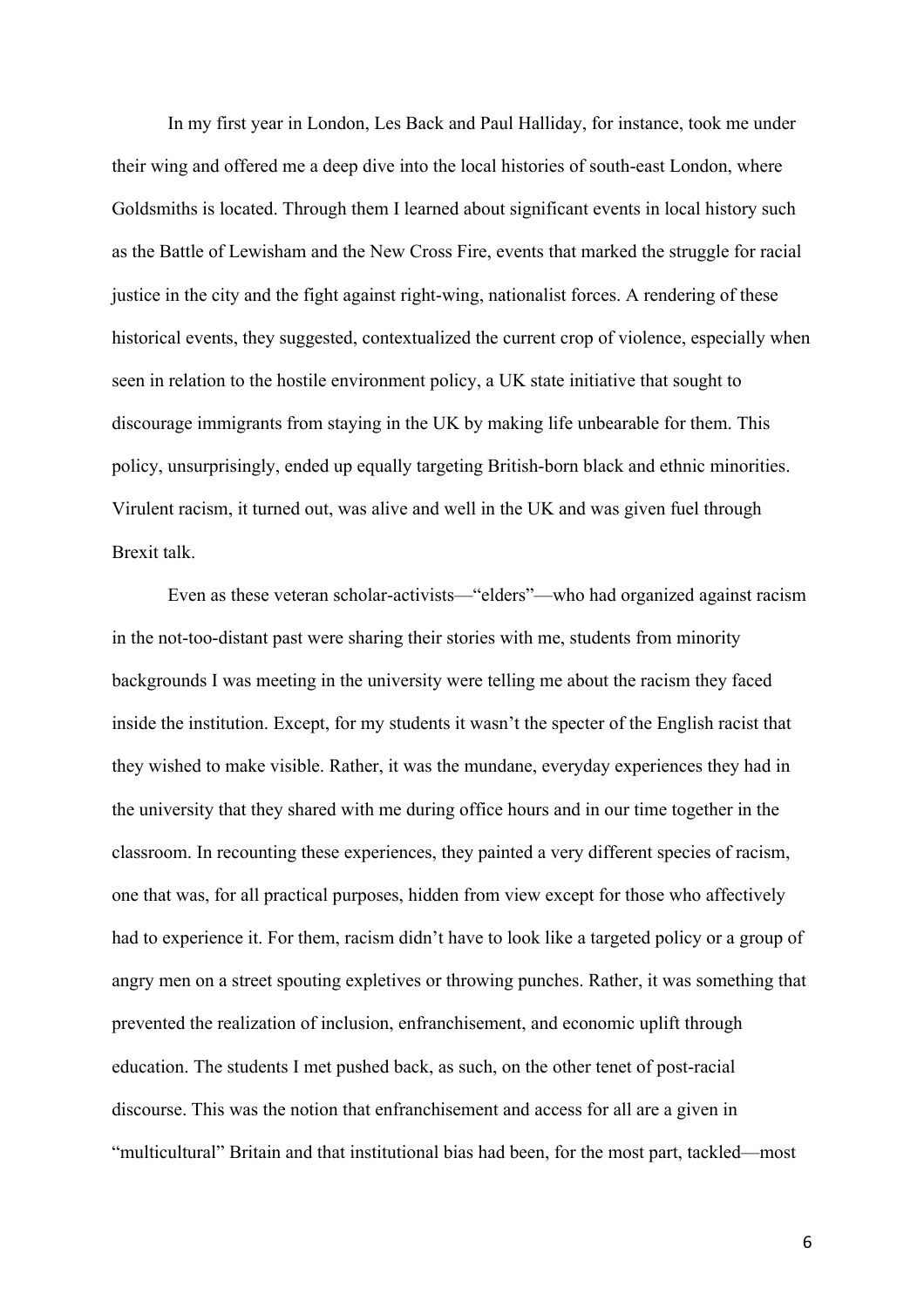recently through diversity efforts in various industry and institutional settings. In their stories they specifically pointed to Goldsmiths, the institution they attended and paid fees to, as the site of continuing racial discrimination; they also used a particular language that was markedly different than what their anti-racist elders were using.

Concepts like white fragility, microaggression, institutional racism, structural racism, and intersectional racism were at the tips of their tongues. Racism, as Leith Mullings (2005) argues, has been a term in circulation since the postwar period. In various postcolonial and settler colonial contexts, it has been used to draw attention to the kinds of virulent discrimination linked to particular bodies that persisted in the postwar period and beyond, despite a strong push against nineteenth-century race science and twentieth-century eugenics. I won't go into a long discussion around the history of racism as an analytical and descriptive concept in specific and various contexts here, but suffice it to say that the students I met when I arrived to the UK used racism, along with attached or related terms, as "shortcut" concepts to describe and locate their experiences in London and in the university. These concepts were deployed to engage in discussions regarding the "attainment gap" and the high incidence of "BAME" dropouts in British higher education. <sup>3</sup> For my students, their purported lack of success had less to do with a "gap" or deficiency on their part than it had to do with the hostility and discrimination they faced within the institutions they attended, and the structures that are in place to evaluate and assess their work. The terms and concepts they used to articulate their positions in relation to the attainment gap and so on were often learned outside of the university space and allowed them to locate their experiences of marginalization in what is understood as a liberal, even progressive, space of the university.

3. The attainment gap is a term used to describe the statistical evidence that white students achieve more firsts or distinctions than their BAME counterparts. See the Universities UK report on the attainment gap and strategies to close it. https://www.universitiesuk.ac.uk/news/Pages/Universities-acting-to-close-BAME-studentattainment-gap.aspx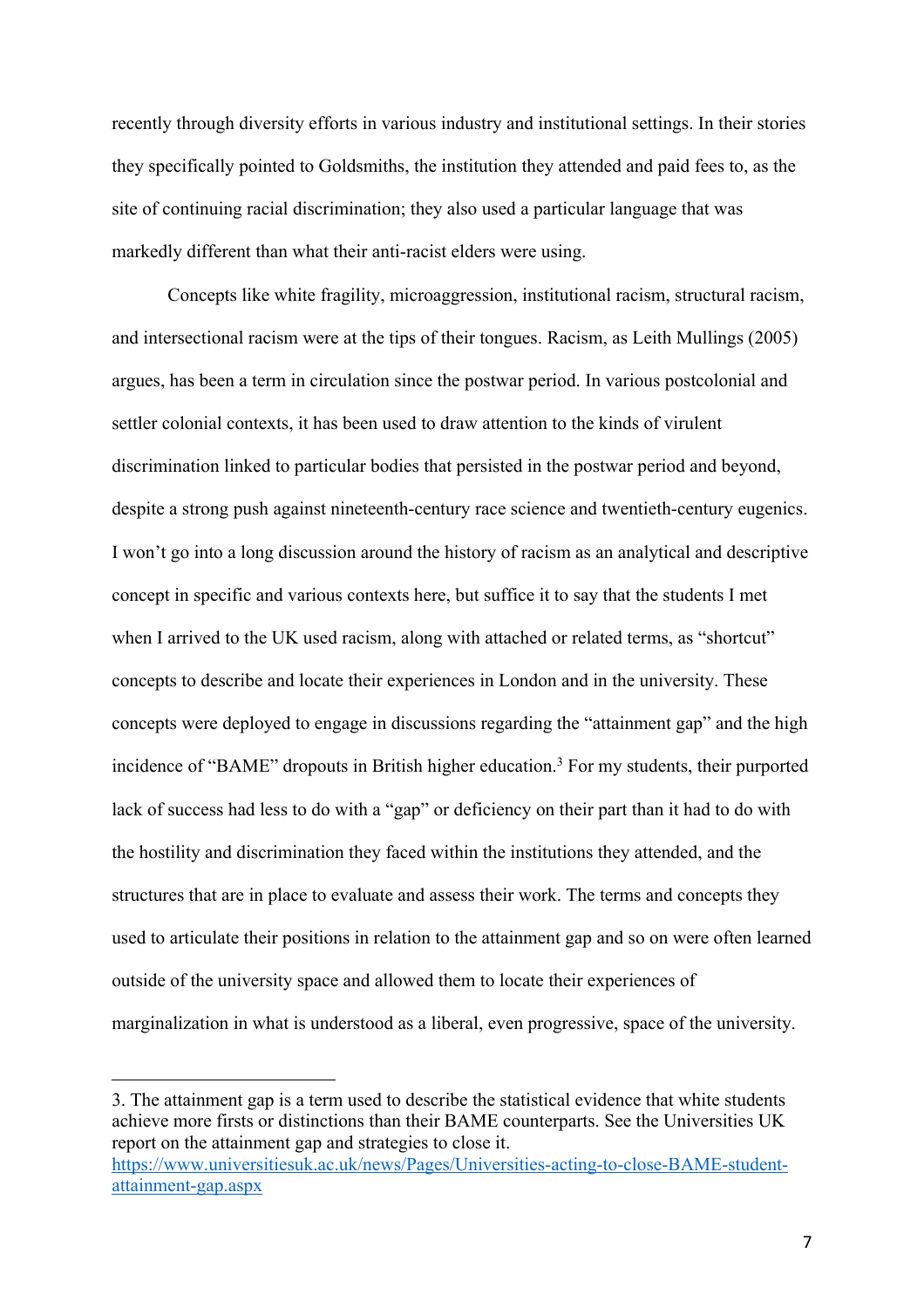The language they used—as it linked to social media conversations about race across borders—also signalled a generational break from those who had fought against racism in the UK in a previous era. For one, the language they were using evinced a globalized sensibility around race/racialization. For these students, their experiences of discrimination in the UK were linked to what they read in tweets, Facebook posts, and Instagram stories about racialized discrimination elsewhere. This global sensibility around race allowed them to see, for instance, anti-racist organizing taking place in South African and American universities as directly relevant to their own conditions of possibility. The students I've met at Goldsmiths and in other London universities over the last several years also were able to recognize how the university is located well within national and transnational politics. Rather than a space seemingly "outside" of the world, a space of refuge and safety from the racists outside, students quickly grasped that the university is a site of struggle. Racism was a key descriptor used to describe the scope of the struggle.

As importantly, the language they utilized recentered institutional forms of discrimination and therefore offered them a means to articulate a different temporality than their anti-racist elders in the university, who, in my time at Goldsmiths, pointed to life in the UK in the 1970s and 1980s as key historical periods that allow us to understand our Brexit present. In late 2017, one student brought to my attention the broadening participation policies that had been enacted in the UK since the early 2000s. Broadening participation was an initiative, supported by government funds, to bring more black and ethnic minority students into higher education institutions, primarily former polytechnics and second tier, non-Russell Group universities (Boliver 2016). <sup>4</sup> The student made one comment that stuck in

<sup>4.</sup> The Russell Group are a consortium of 24 British Universities. When founded in 1994, the group consisted of 18 universities with the mission to protect their interests as the "most prestigious" research intensive universities in the UK. https://russellgroup.ac.uk/about/ouruniversities/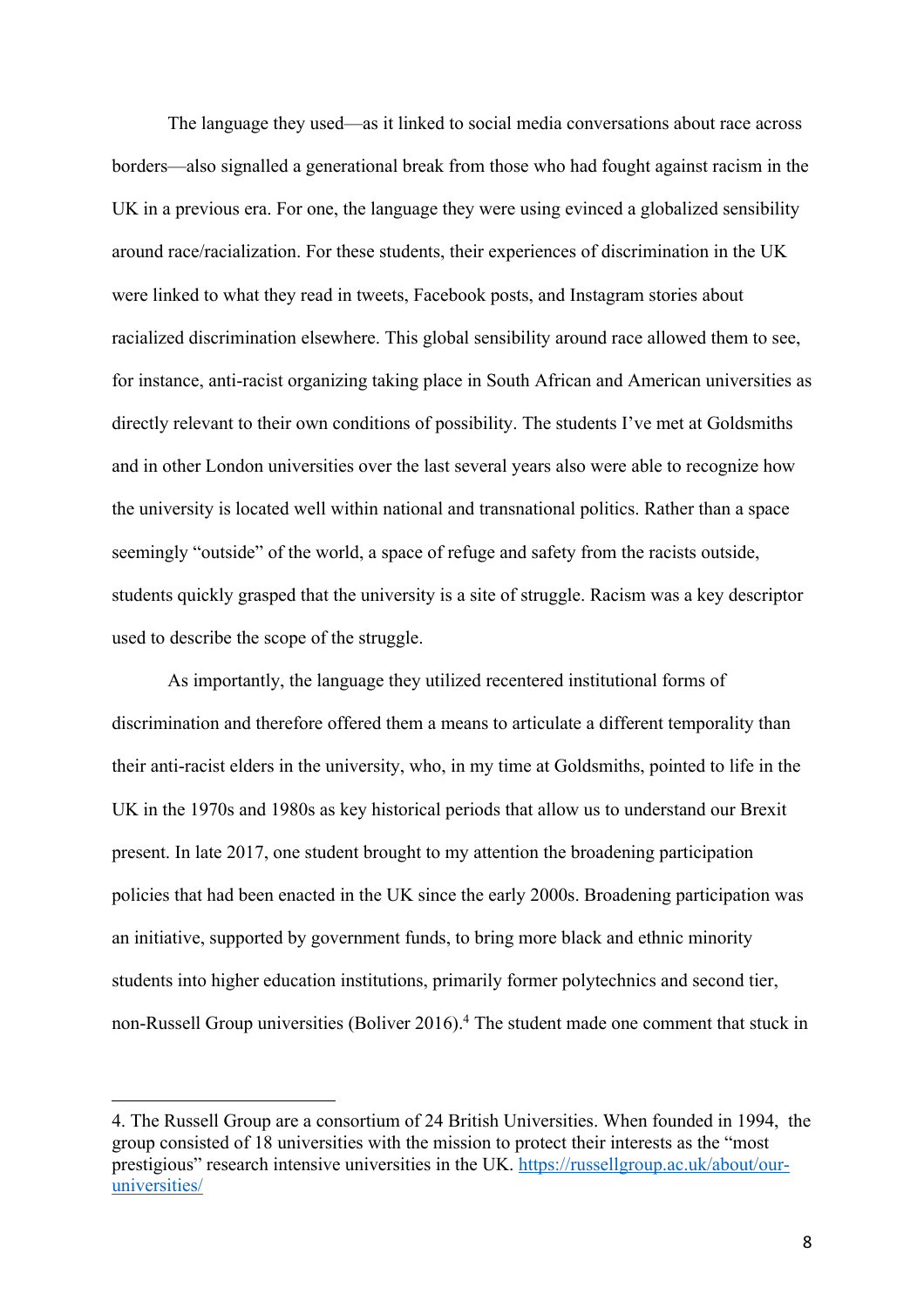my mind, one that I'll paraphrase as best as I can remember it: "Isn't it funny that as soon as they raised fees these institutions all of sudden wanted black people in them. That just tells you how institutionally racist universities are." This student, by linking the rise of fees in British academia to the widening participation policy, critiqued how the increase in black and ethnic minority students in the university system could be directly correlated to financial gain. Moreover, they located a temporality by which to understand a Brexit present that started in the late 1990s, in a period that we now mark as the intensification of neoliberalization as policy in the UK and across the world—what could be described as an ideology that purports the socialization of cost and the privatization of benefit.

Of course, there were other explanatory temporalities that I heard students evoke in the last four years in Goldsmiths. My students, who had affective connections to various sovereign national contexts around the world, all of which were former British colonies, often brought up Brexit in relationship to British imperialism and colonialism. These connections weren't articulated as a past linked to the present. Rather, they were described as *ongoing* imperial relationships that Britain had with their other national affiliations. The everyday racism they were experiencing in the UK and in the university, they felt, was amplified through Brexit discourse because these imperial relations were once again made explicit and being touted as the future. Explicit calls to renew and rejuvenate the commonwealth, for example, were experienced by my students as what some political pundits have described as Britain's attempt to create empire 2.0.<sup>5</sup> For black, Asian, and ethnic minority students born in the UK, this discourse of "British empire rejuvenated" brought up experiences they had growing up in cities and towns across the country, where they were subject to narratives that

<sup>5.</sup> Empire 2.0 is a term that has circulated in the media to describe the aspirational rhetoric of politicians who have supported Brexit. See, for instance, https://www.theguardian.com/politics/2018/nov/08/empire-fantasy-fuelling-tory-divisionson-brexit.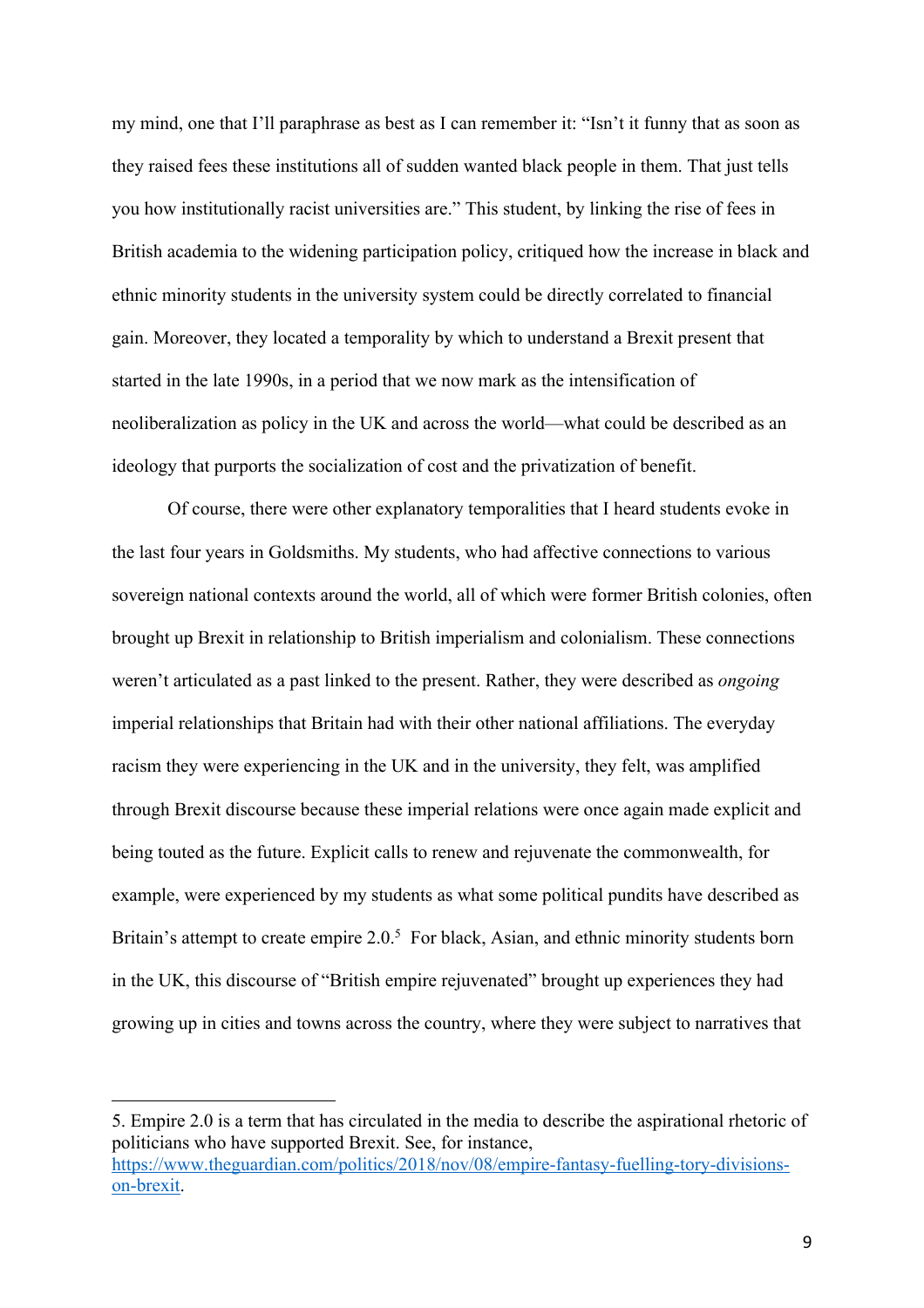placed postcolonial countries like India, Pakistan, Nigeria, and Ghana (to name a few) as inferior and waiting for British leadership.

Brexit talk, with its violent, racialized animosity directed towards Eastern European workers, allowed black and ethnic minority students to voice yet another sentiment linked to the time-space of the Commonwealth that had been making its rounds in media and academic circles. This sentiment suggested that Britain, with its call to strengthen its ties with its former colonies through the Commonwealth in the post-Brexit period, would finally recognize their families' contributions in the UK. This idea, when voiced in classrooms by some students, sparked debate. Other students pointed to the Windrush Scandal and Grenfell Tower to demonstrate the fallacy of this sort of thinking.<sup>6</sup> They argued that just because Eastern Europeans were being targeted didn't mean that long-settled black and brown communities in the UK would be held exempt or, for that matter, embraced. They argued that an amplification of discrimination against Eastern Europeans in the Brexit moment signalled something important about how citizenship is consolidated through discourses that legitimate British middle-class whiteness as the key determinant for belonging.

All told, Brexit opened up for students to engage with and articulate several temporalities—punctuated by specific historical events—by which to understand the racism that its discourse had fuelled or has brought to the surface. Moreover, it pushed them to locate their experiences in the university as steeped in everyday discrimination. BAME students at Goldsmiths and, eventually, in other institutions across the UK, put reading lists, marking, pedagogy, and the everyday space of the university under scrutiny. These efforts to

<sup>6.</sup> The Windrush Scandal refers to events that unfolded in 2018, when BAME citizens—and long-term residents who arrived in the postwar period—were wrongly detained and, in some cases, deported by the UK Home Office. Grenfell Tower was a social housing complex in North Kensington, London that burned down in summer 2017. The fire killed seventy-two people, the majority of whom were BAME. In the inquest it was found that the government had been lethally negligent in the upkeep and renovation of the building.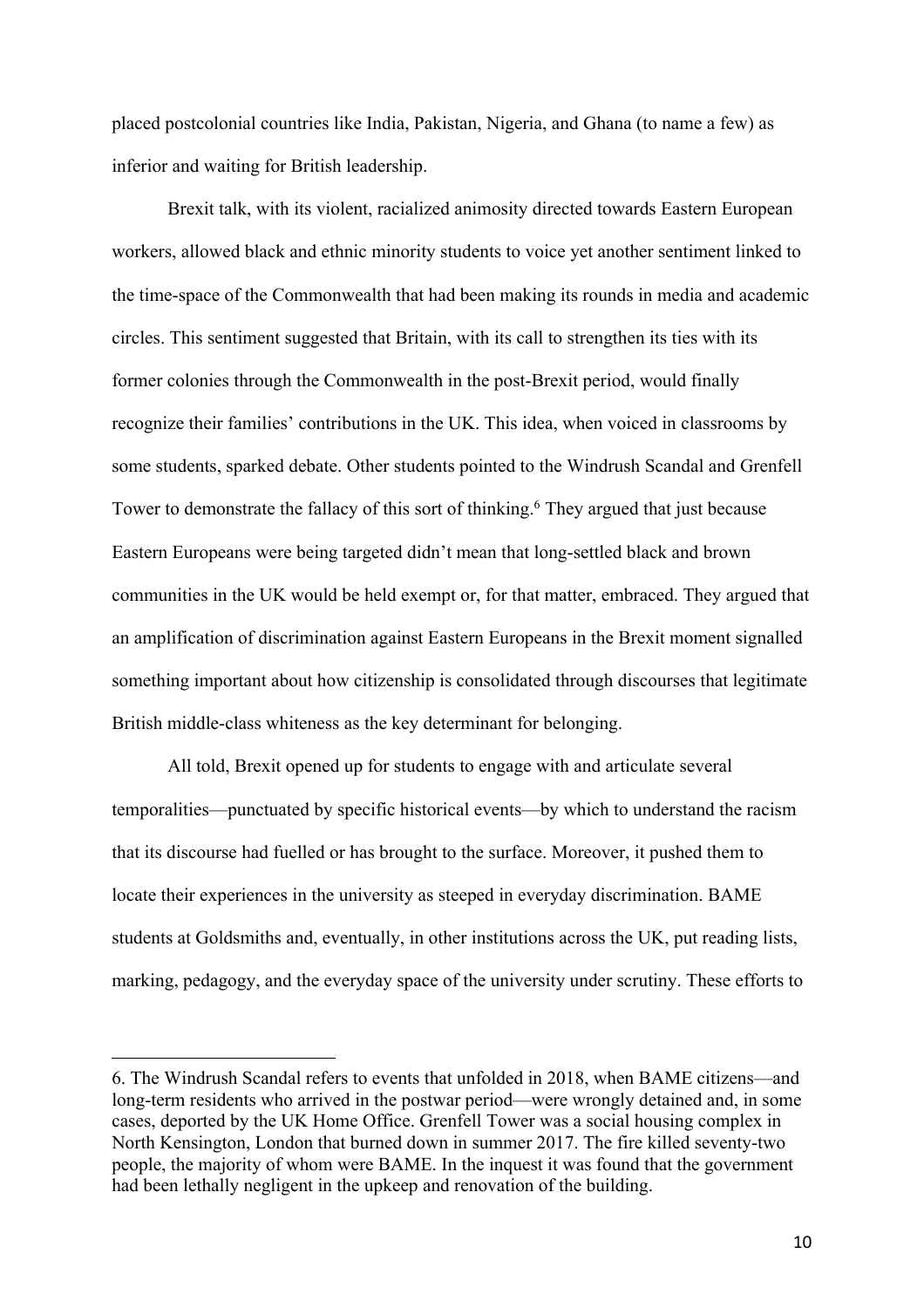"decolonize" the university, of course, had precedent in the UK prior to Brexit. In 2015 Oxford, taking up the mantle of student activists in South Africa, began their own Rhodes Must Fall movement.<sup>7</sup> What marked the public articulation I saw at Goldsmiths as distinct from this movement was the broad platform of demands that the Goldsmiths students developed. By early 2019, students who had been voicing discontent and critique since I had arrived occupied one of the institution's main administrative buildings. Calling themselves Goldsmiths Anti-Racist Action (GARA), they formulated a list of demands which included a campus-wide curriculum review, a revamp of the university's complaints procedures, the reinstatement of scholarships for Palestinian students, and better housing for the cleaners and security guards on campus, the majority of whom identify as BAME. Their platform went beyond decolonial efforts insofar as they included a transnational and class element to their anti-racist activism.

Some staff responded with alarm. The term racial crisis was used by several of my colleagues to describe the complaints and demands of the student activists. Crisis is a temporal claim that has the tendency to erase shared histories while simultaneously linking action in the present to future stability. "Crisis," when used in the context of BAME student activism in the midst of Brexit unfolding, exemplifies what it means for Britain to claim a sovereignty rooted in colonial and imperial formations while simultaneously occluding this history. By relating the demands that BAME students brought to the table as a "racial crisis," my colleagues enacted a temporality of forgetting and paved a quick path to the future through solution-oriented action. The danger in that sort of thinking, of course, is that the moment that the complaints of the students are seen as something that needs to be resolved,

<sup>7.</sup> The Rhodes Must Fall Movement, which started in Cape Town, South Africa in 2015, offers a window into what is at stake when the symbols of imperialism—in this case statues of British magnate and empire builder Cecil Rhodes—are linked to the experiences of postcolonial and BAME students in the university. https://www.theguardian.com/uknews/2016/mar/16/the-real-meaning-of-rhodes-must-fall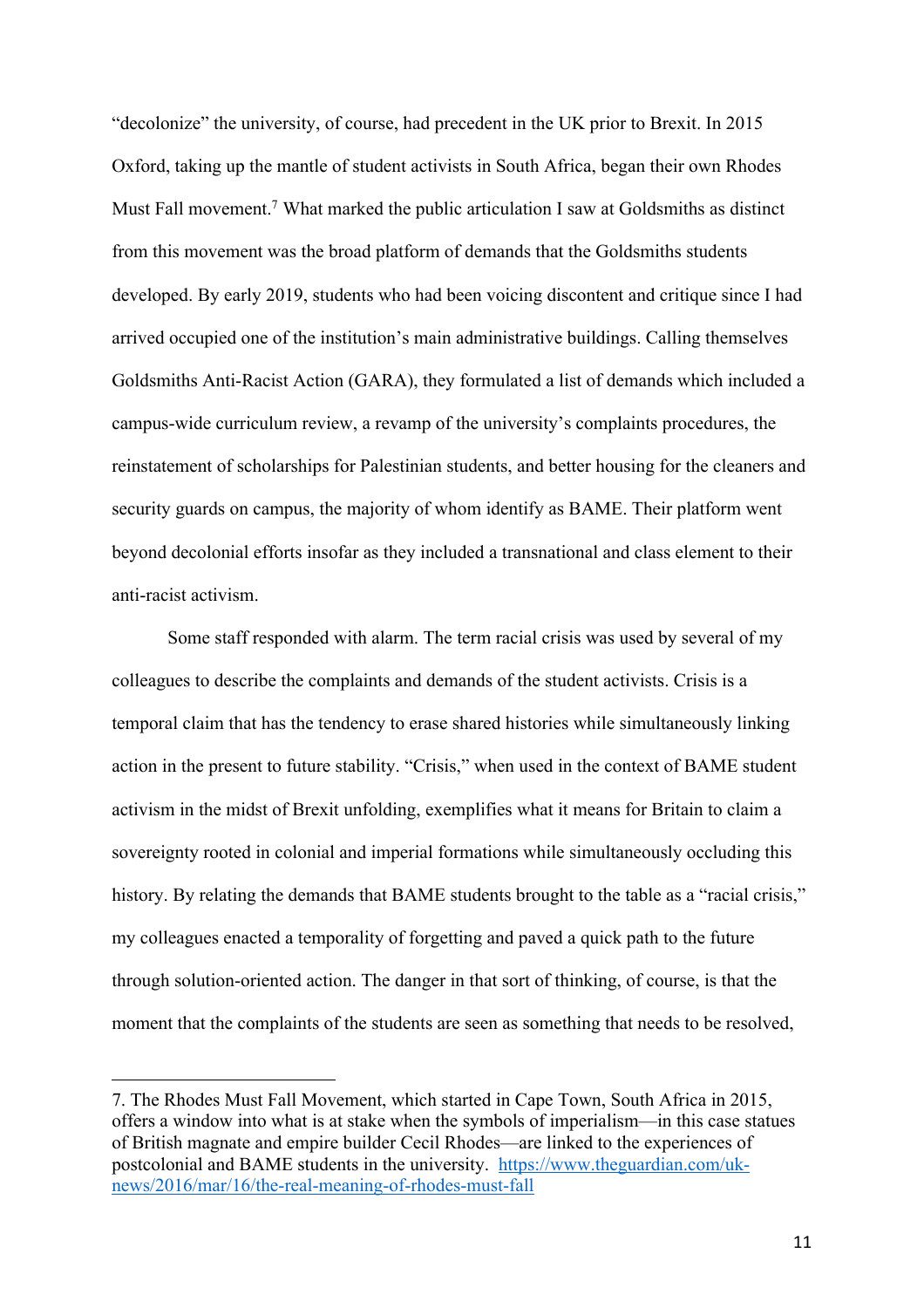the tendency is to turn towards bureaucratic forms of repair and solution rather than a deeper engagement with the ways the university and its staff are implicated in durable forms of coloniality (see Ahmed 2012 for a deeper engagement with how complaints of racism are dealt with in the university).

The GARA occupation lasted for four months and culminated in the summer of 2019, when senior management at the university agreed to honor the majority of their demands. The university leadership has yet to fulfill the majority of them. The GARA occupation has since spurred on other actions and occupations across the UK.<sup>8</sup> These actions, all of which call for a greater attention to racialized inequality in higher education, were engendered by a shift in political discourse brought about by Brexit and its calls for a return to glorious empire with all of its racist connotations. As such, we might imagine that Brexit has created the conditions for a new generation of anti-racist activists to emerge: a generation that has an international and intersectional sensibility around the afterlives of colonial and imperial rule and that locates their struggle in the spaces that imagine themselves liberal and, therefore, post-racial.

## **References**

- Ahmed, Sara. 2012. *On being included: Racism and diversity in institutional life*. Durham NC, London: Duke University Press.
- Boliver, Vikki. 2016. "Exploring ethnic inequalities in admission to Russell Group universities." *Sociology* 50 (2): 247–66.
- Green, Sarah (ed.), Chris Gregory, Madeleine Reeves, Jane K. Cowan, Olga Demetriou, Insa Koch, Michael Carrithers, Ruben Andersson, Andre Gingrich, Sharon Macdonald, Salih Can Açiksöz, Thomas Hylland Eriksen, Cris Shore, Douglas R. Holmes,

<sup>8.</sup> See, for instance, the Student Union statement on anti-racist occupation at Warwick. https://www.warwicksu.com/news/article/warwicksu/SU-statement-on-student-occupation-2019/